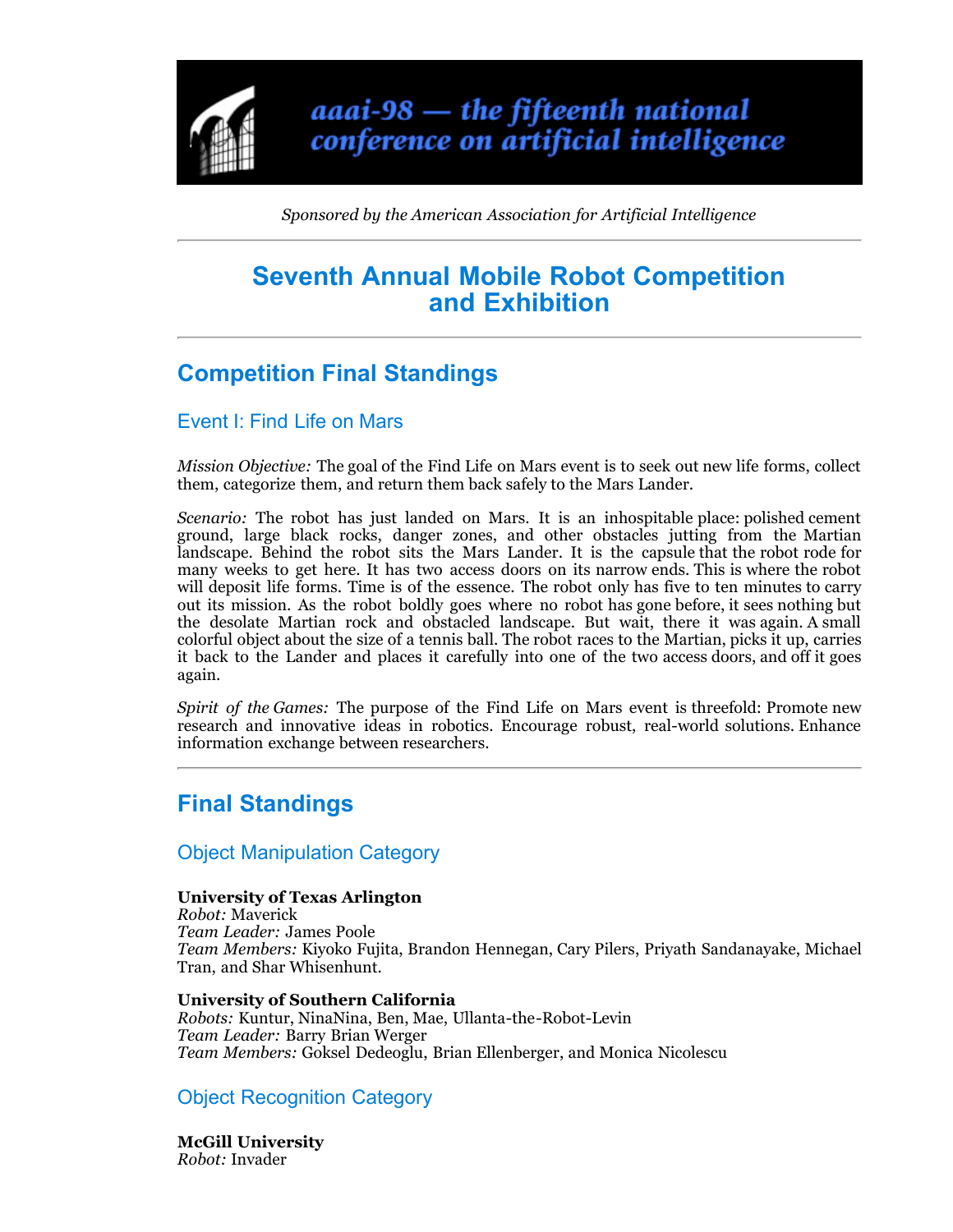#### *Team Leader:* Francois Belair

*Team Members:* Scott Burlington, Robert Sim, Eric Bourque, Andrew Ladd, and Gillaume Marceau

#### **University of New Mexico**

*Robot:* Moneuver

*Team Members:* Traci Vanek, Maureen Ballas, Melody Romero, Jane Canulette, Liz Kurens, and Rhonda Arkana

## Event II: Hors d'Oeuvres Anyone?

This event will take place during the AI Festival on Wednesday evening in the exhibit hall. Robots may either be in a penned area, or free to mingle with all attendees. Objective: The objective of this competition is to act as service robots, serving hors d'oeuvers to attendees at the reception, and handing out flyers and making announcements between regular conference sessions. This year, each contestant is required to explicitly and unambiguously demonstrate interaction with the spectators. In keeping with the IJCAI panel "The Next Big Thing," more natural modes of communication are necessary for society's acceptance of robots. Furthermore, this helps distinguish the AAAI competition from other competitions. Also different from last year, robots will be allowed to touch attendees! Specifically, in their attempt to serve food, a robot may "nudge" a person in order to get through a crowd and serve food to other groups of people. In addition to emphasizing interaction with attendees, manipulation is encouraged, either by refilling serving trays autonomously, or in physically handing out the food or flyers to the attendees. Awards: Of greatest importance this year will be a series of Technical Innovation Awards that will be given for specific accomplishments. These will highlight entries that have some noteworthy innovation regardless of how well the entry performed in the competition, and will be awarded in such areas as: distinguishing humans from inanimate things (they don't offer cookies to tables!), gesture recognition, nudging using a manipulator, personality, enabling two-way conversations with a human being, use of vision-based sensing, recognizing VIP's by ribbons on badges and addressing them differently, and best integration effort. In addition to the Technical Innovation Awards, the reception event will have a first, second, and third place award for technical merit, based on the judges' scores from the Qualification / Safety Round and from the performance in the reception event. In order to determine these prizes, robots will actually be scored based on

## **Technical Awards**

## First Place

Rusty the B.E.A.R., *University of North Dakota*

## Second Place

LOBOtomous, *University of New Mexico*

## Third Place

Ben, Mae, Ullanta-the-Robot-Levin, *University of Southern California*

## Participation Award

Twinkletoes, *TRACLabs*

## **Popular Awards**